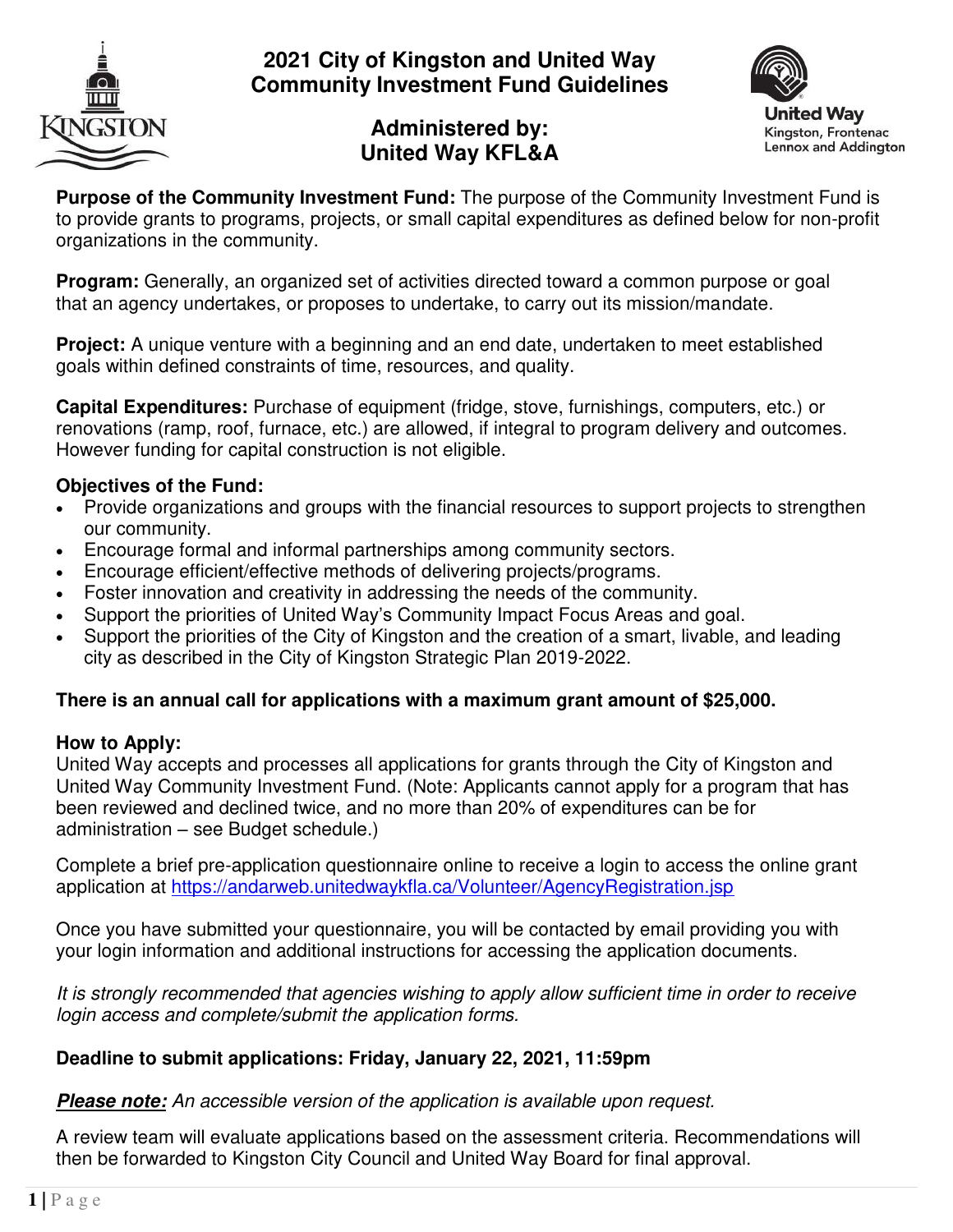Once a project has been approved, the applicant will enter into a contract with the United Way and/or the City of Kingston outlining the terms of the funding and reporting requirements.

For more information or clarification about the information contained in this package please contact Marg Kubalak at the United Way office, 613-542-2674 ext. 1503

#### **Note: No project should begin before the contract process is complete.**

- Most projects/programs will receive funding for a period of up to twelve months
- Projects that would like to be considered for funding in future years must re-apply each year for a maximum of two years. Funding in a subsequent year will be considered based on the success of the first year, the availability of funds, the priorities for funding and the strength of other proposals that year.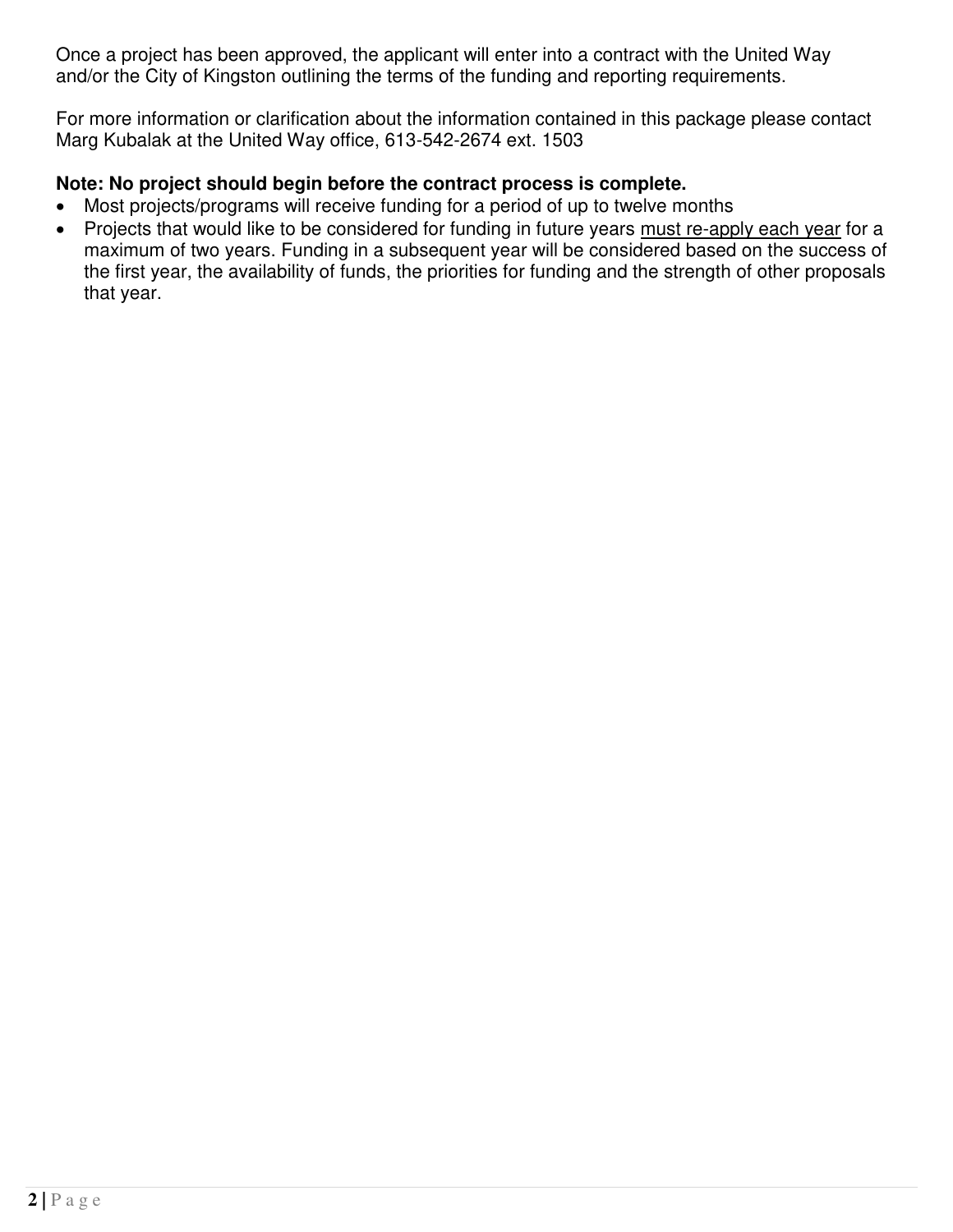# **General Requirements:**

# *All applicant organizations must:*

- Be a registered not-for-profit and/or charity providing the charitable number (if available) on the application
- Be volunteer led and have volunteer involvement in program
- Be operating in a non-discriminatory manner as set out in Ontario Human Rights Code
- Provide the most recent copy of organization's financial statements
- Sign a United Way and/or City of Kingston agreement, upon approval of application
- Recognize the support of the United Way and the City of Kingston, wherever possible
- Complete United Way and/or City of Kingston reporting procedures, including a program completion report with statistical data and measurable outcomes for the program
- Be in good financial standing with the United Way and/or the Municipality
- Be in good standing with the United Way or the Municipality with regard to past Community Investment Fund grant projects (successful completion of projects and have submitted final reports)
- Provide proof of having general liability insurance in the amount of not less than two million dollars (\$2,000,000)
- Have only one application per project. No more than two applications per organization
- Have waited two years before applying to this fund if the organization has received a Community Investment Fund grant for two consecutive years prior
- Not have been declined for the same project/program twice in previous years
- Be encouraged to discuss their needs with United Way or City of Kingston staff to ensure that one application prioritizes the most critical needs
- Demonstrate that they are seeking alternate sources of funding on an on-going basis to achieve selfsufficiency

# *All proposed programs, projects, or capital expenditures must:*

- Contribute to the goals of the City of Kingston Strategic Plan 2019-2022 [https://www.cityofkingston.ca/documents/10180/30029/City+of+Kingston+Strategic+Plan+2019-](https://www.cityofkingston.ca/documents/10180/30029/City+of+Kingston+Strategic+Plan+2019-2022.pdf/0b717fa6-5a06-44e4-a67b-3ec1453ebe1b) [2022.pdf/0b717fa6-5a06-44e4-a67b-3ec1453ebe1b](https://www.cityofkingston.ca/documents/10180/30029/City+of+Kingston+Strategic+Plan+2019-2022.pdf/0b717fa6-5a06-44e4-a67b-3ec1453ebe1b)
- Contribute to the United Way of KFL&A's Community Impact focus areas. Information can be found here: <https://www.unitedwaykfla.ca/funding/>
- Be applied for by an organization that is a non-profit and/or registered charitable organization (Proposals may be a collaboration of several agencies working together)
- Meet the mission and mandate of the organization applying for the grant
- Benefit and promote community
- Identify a demonstrated local need and network of support for the program/project
- Demonstrate the level of impact on vulnerable individuals, families, neighborhoods or communities
- Aim to build on existing community resources, assets and structures and work in partnership with other organizations or projects/programs and the people to be served, where possible
- Identify measurable outcomes and/or already achieved outcomes that will be enhanced by the impact of this funding
- Demonstrate sustainability beyond the grant, unless funding is for a project that will be completed within the grant period
- Funds may be used for small one-time capital costs as long as it is demonstrated that the results will have a positive benefit to the community and meet the Community Investment Fund objectives
- Funds are for projects/programs delivered by organizations serving the community within the City of Kingston boundaries (City of Kingston Funding) and organizations that serve local communities in the broader geographic area of Kingston, Frontenac, Lennox & Addington (United Way Funding)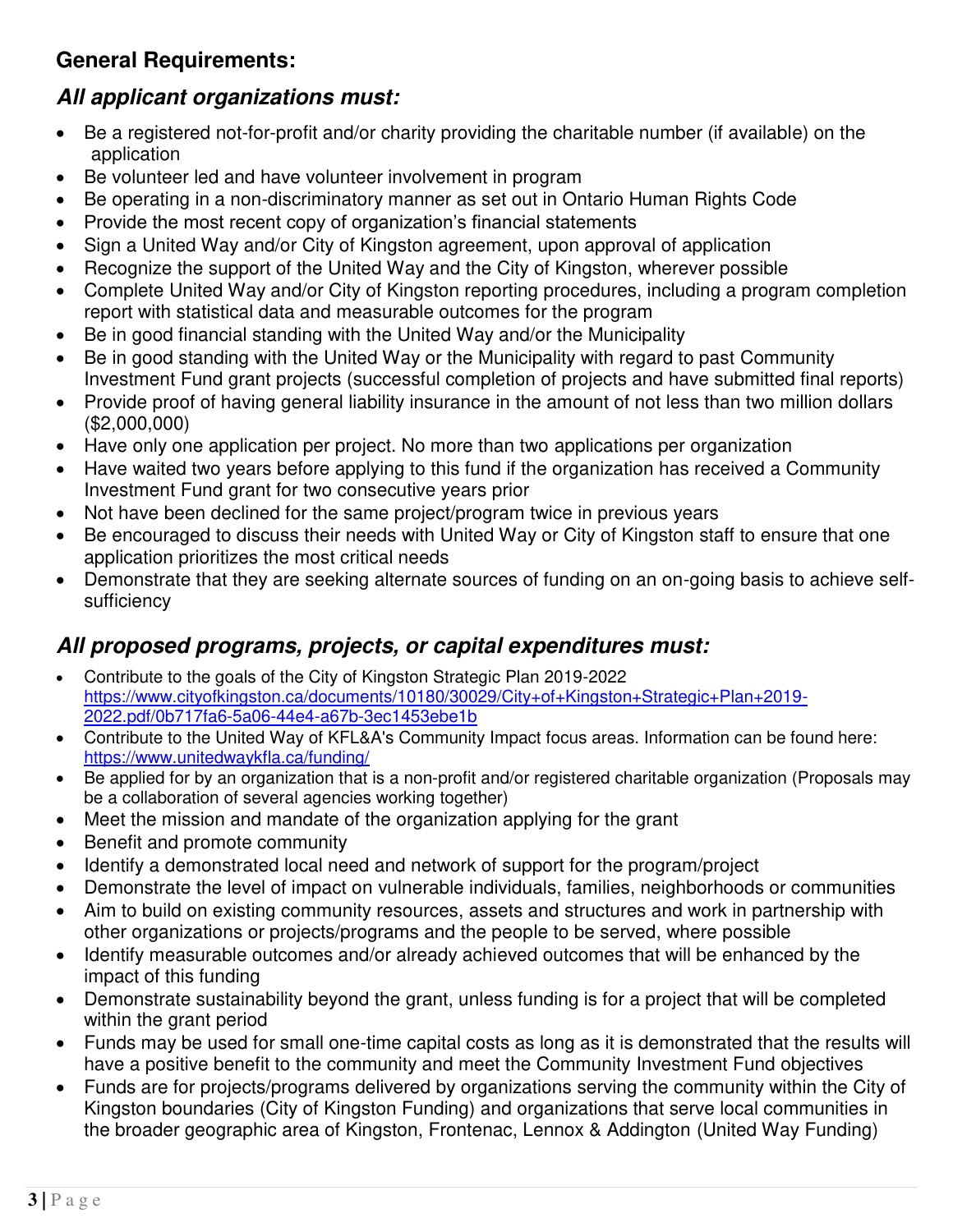# **Ineligible Applicants:**

- For-profit organizations or ventures
- Non-profit organization sponsoring for-profit organization
- Organizations such as service clubs and foundations, that act as a funding source for other groups
- Organizations of political affiliation or supporting political activities
- Organizations where the service component is conditional upon participation in the religious activities of the organization
- Educational institutions
- Organizations that do not provide equal access to services to individuals of diverse cultures or with disabilities, where appropriate and feasible

## *Ineligible programs, projects, or capital expenditures:*

- Any proposal targeted at culture & the arts (Arts and culture funding available through Kingston Arts Council [www.artskingston.ca\)](http://www.artskingston.ca/)
- Any proposal targeted at heritage (cultural heritage funding available through City of Kingston Heritage Fund [\(www.kingstonmuseums.ca\)](http://www.kingstonmuseums.ca/)
- Any proposal targeted at provincial/federal organizations, unless a community benefit is demonstrated
- Major renovations to existing buildings or development of new facilities
- Beautification and tree planting programs unless it is a part of a neighbourhood revitalization project
- Subsidies or sponsorships for summer camp registrations or events
- Hospitals, clinic based services or medical treatment programs
- Funds will not be provided for project activities already receiving municipal funds through other programs

# *Program Expenses that do not qualify:*

- Direct funds to individuals
- Deficit financing
- Operational reserves
- Dollar for dollar replacement of government funding
- Capital construction costs (unless they are for a specific item of equipment and an Integral part of the program/service)
- Fundraising efforts
- Portions of taxes
- No more than 20% of the project budget can be for administration costs

*NOTE: Fundraising, administration, marketing, promotional materials will not be funded by themselves. However, if materials and/or administration are integral to program delivery, they may be considered as part of the overall program.*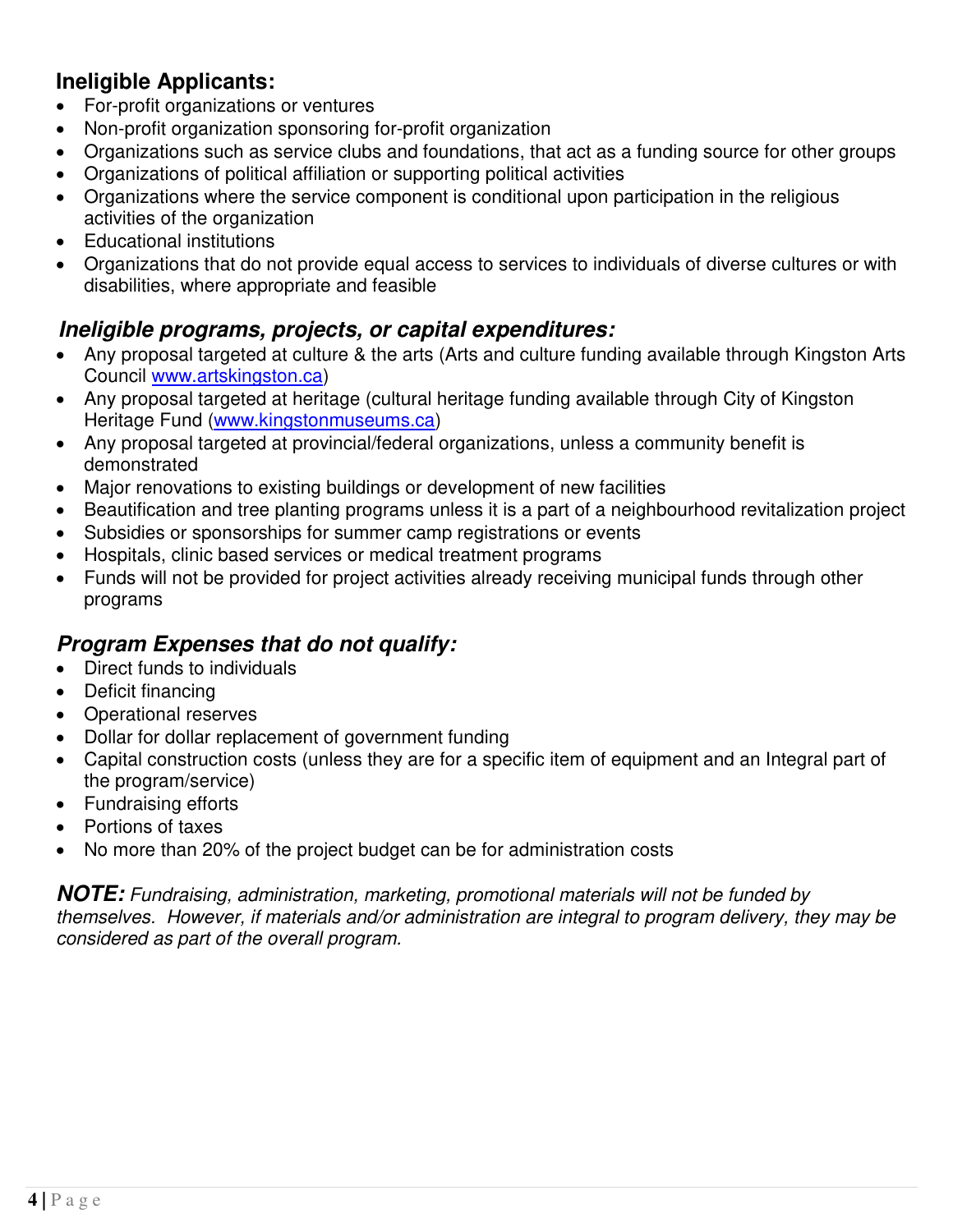## **Assessment Criteria:**

Every application will be assessed based on the following criteria. The final application should be thoroughly reviewed prior to submission for completeness and to ensure that it contains all the information required in order to make this assessment.

#### **Is there evidence that this project/program is needed?**

- $\triangleright$  Is the project different and unique from other existing projects/programs in the community?
- $\triangleright$  How has the need for this project been demonstrated?

#### **How does the project/program meet the needs of vulnerable population(s)?**

- $\triangleright$  Does the application identify the vulnerable population(s) to be served?
- $\triangleright$  Is the benefit to these populations clearly stated?

#### **Is it feasible?**

- Are there adequate financial, personnel (staff/volunteers/partners), and other resources to implement the project/program?
- $\triangleright$  Are there timelines, with milestones and checkpoints, in place for project/program implementation?

#### **Are other partners involved?**

- $\triangleright$  Is there evidence of community involvement, collaboration among different organizations and partnerships in the proposal development and/or program delivery?
- $\triangleright$  Have the details of any partnership been clearly documented?

#### **Is the project financially sustainable?**

- $\triangleright$  If applicable, is there evidence the project is financially sustainable beyond the Community Investment Fund?
- $\triangleright$  Have any other sources of funding been secured?
- $\triangleright$  Is this project/organization already receiving funding from the City of Kingston or the United Way?

#### **How will the success of this project be assessed?**

 $\triangleright$  Does the proposal explain how the success of the project will be measured?

#### **What else has been done?**

 $\triangleright$  Does the organization have adequate business experience and/or experience as it relates to the services to be provided and target group?

#### **What is the previous experience and track record (if applicable)?**

- $\triangleright$  Was the funded project(s) completed on time and reports submitted as required?
- $\triangleright$  Did the project(s) meet the stated objectives?

#### **Does the organization occupy space in a City owned facility?**

 $\triangleright$  If so, what are the annual lease/rental fees paid by the organization to the City?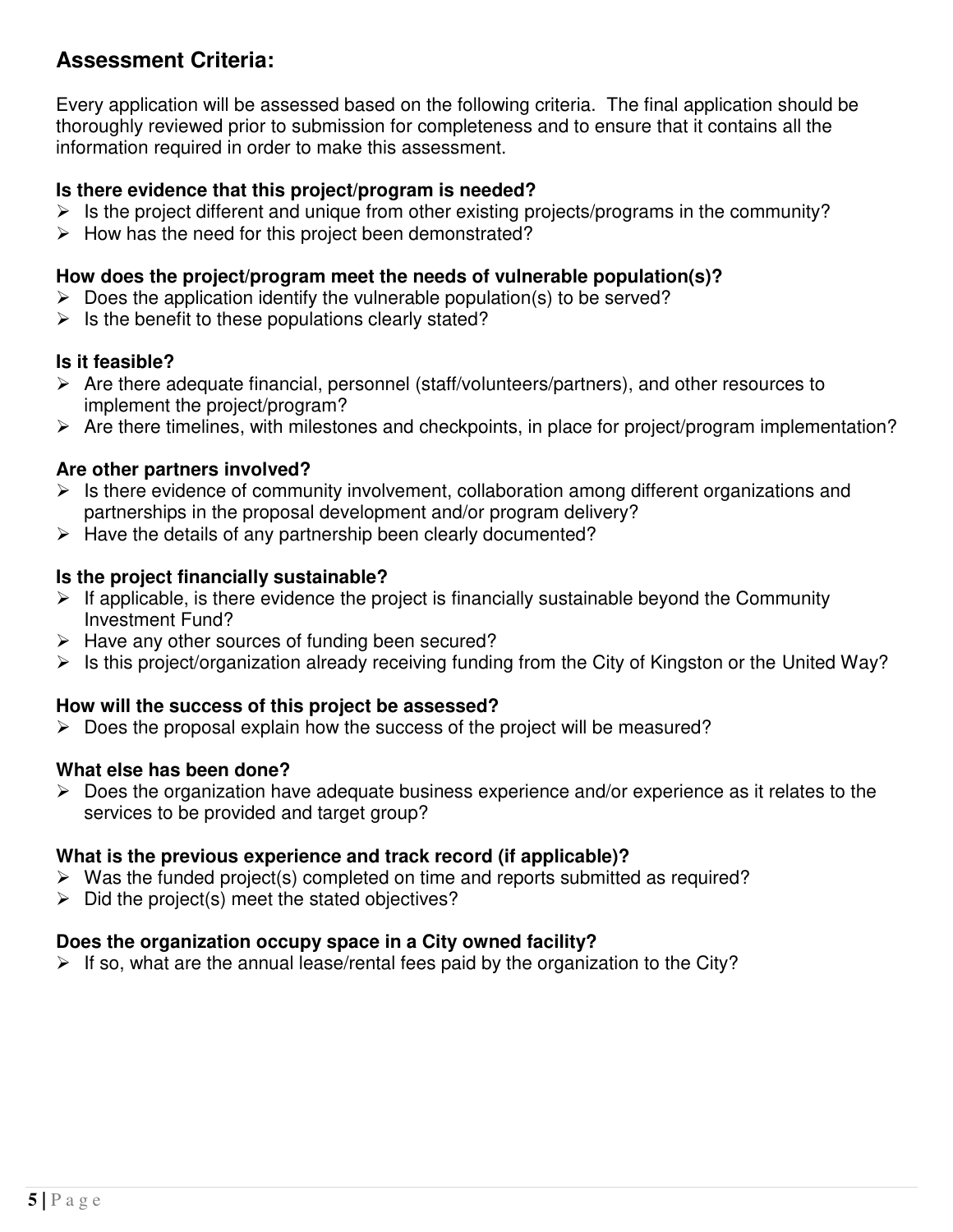## **Community Investment Fund Grants**

This granting stream combines funding from both the City of Kingston and United Way of KFL&A through one simplified application process. It encourages an innovative, entrepreneurial and collaborative response to local social needs, and applies to initiatives that are more long term in nature. These can include, but are not limited to, pilot projects or new programs which are becoming permanent and require seed funding.

## **Guidelines:**

Funding is for projects/programs with a unique response to local issues and priorities. Grants support the process of engaging residents and other stakeholders in a sustained collaborative effort to strengthen and improve conditions in a defined geographic area.

Funds are provided to community organizations in support of local projects/programs that will enhance services in three **Community Impact Areas:** Helping Kids Be All They Can Be; Building Strong and Healthy Communities; Moving People From Poverty to Possibility.

See outcome and indicator framework for each, below.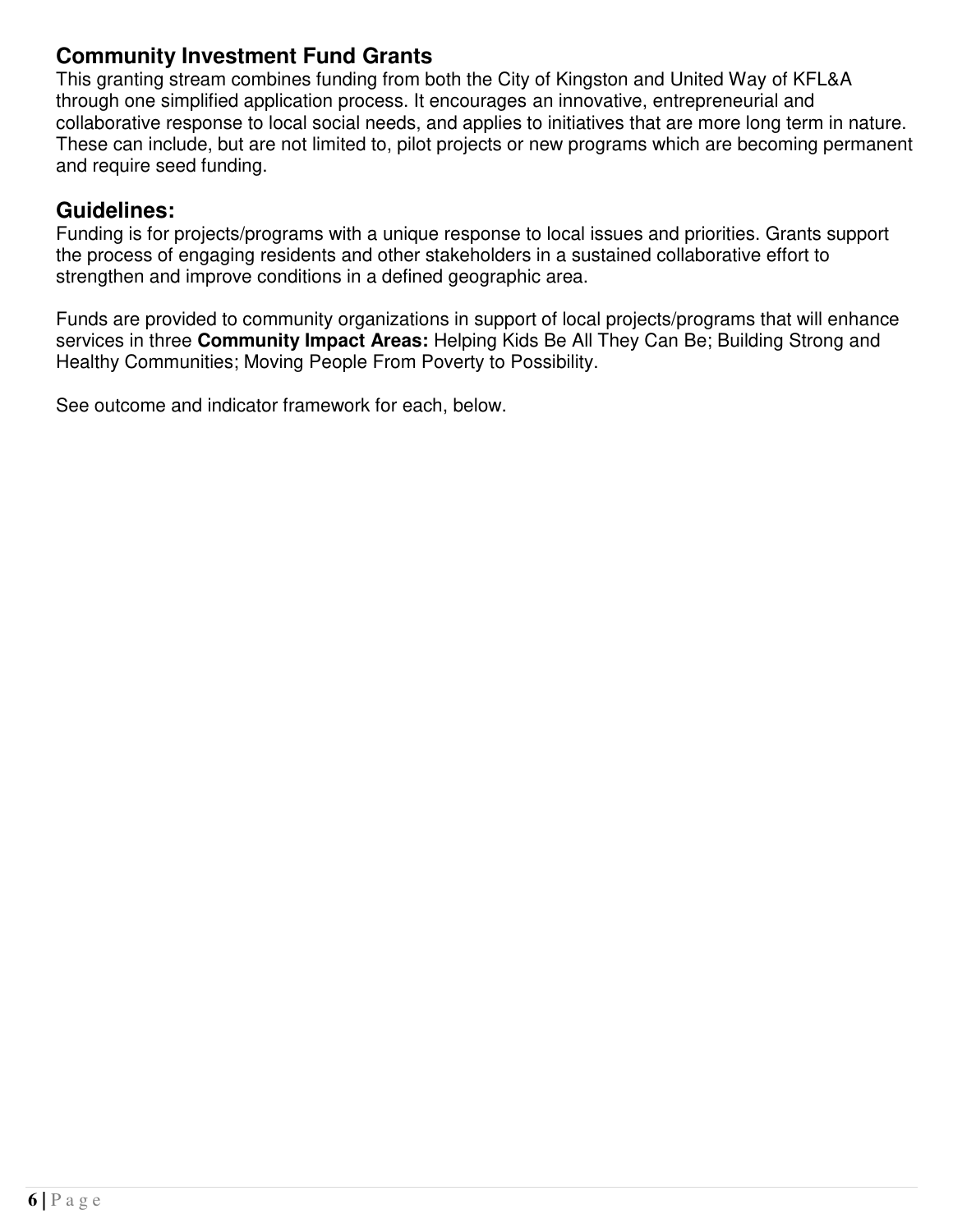### **Helping Kids Be All They Can Be**

#### **Goal: to ensure children and youth are values and supported, with opportunities and resources to reach their fullest potential**

| <b>Outcomes (The Impact)</b><br>(CHANGE in client behavior or status as a result of this program - BENEFIT TO CLIENTS)  |                                                                                                                |                                                                                                      |                                                                                                               |  |  |  |
|-------------------------------------------------------------------------------------------------------------------------|----------------------------------------------------------------------------------------------------------------|------------------------------------------------------------------------------------------------------|---------------------------------------------------------------------------------------------------------------|--|--|--|
|                                                                                                                         | <b>Learning</b>                                                                                                | <b>Connectedness</b>                                                                                 | Wellbeing                                                                                                     |  |  |  |
|                                                                                                                         | Readiness to learn                                                                                             | Empathy and positive<br>$\bullet$<br>relationships                                                   | Resilience, coping skills, self-<br>worth and confidence                                                      |  |  |  |
|                                                                                                                         | Graduating high school                                                                                         |                                                                                                      | Healthy decision making<br>$\bullet$                                                                          |  |  |  |
| <b>Program Level Indicators</b><br>(Describes the DATA collected that shows how well the program achieved the outcomes) |                                                                                                                |                                                                                                      |                                                                                                               |  |  |  |
|                                                                                                                         | Commitment to learning,<br>achievement, motivation                                                             | Demonstrated empathy and<br>$\bullet$<br>positive interpersonal skills, pro-<br>social behaviors     | Positive identity, self-esteem,<br>$\bullet$<br>sense of purpose, optimism, or<br>psychological well-being    |  |  |  |
|                                                                                                                         | Developmental milestones are<br>achieved, grades are<br>improved, youth graduate on<br>time                    | Sense of belonging, supportive<br>$\bullet$<br>relationships, peaceful conflict<br>resolution skills | Self-regulation of emotion,<br>$\bullet$<br>healthy coping skills                                             |  |  |  |
| $\bullet$                                                                                                               | Readiness to succeed in<br>transitioning to post-secondary<br>education, training, or<br>meaningful employment | Sense of connectedness to their<br>$\bullet$<br>community                                            | Increased physical activity,<br>$\bullet$<br>healthier eating patterns, and<br>positive life choices          |  |  |  |
|                                                                                                                         |                                                                                                                |                                                                                                      | Reduced risky behaviours in the<br>$\bullet$<br>areas of substance abuse,<br>sexuality etc. or harm reduction |  |  |  |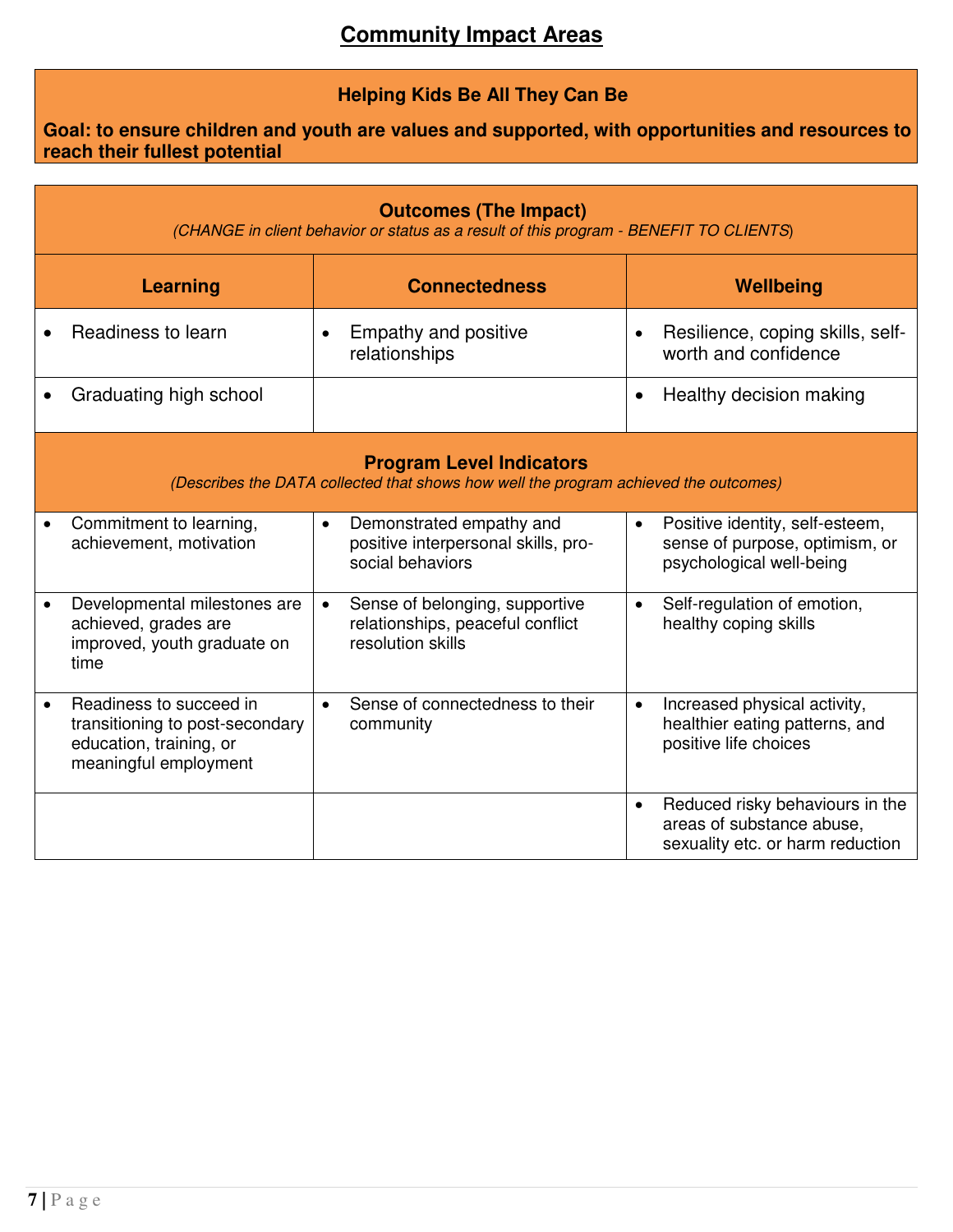#### **Building Strong and Healthy Communities**

**Goal: to help people connect to supports they need, have positive mental health, and increase personal safety**

| <b>Outcomes (The Impact)</b><br>(CHANGE in client behavior or status as a result of this program - BENEFIT TO CLIENTS)  |                                                                                                                                                                                                                               |                                                                                                              |  |  |  |  |
|-------------------------------------------------------------------------------------------------------------------------|-------------------------------------------------------------------------------------------------------------------------------------------------------------------------------------------------------------------------------|--------------------------------------------------------------------------------------------------------------|--|--|--|--|
| <b>Connection</b>                                                                                                       | <b>Physical and Mental Wellbeing</b>                                                                                                                                                                                          | <b>Safety</b>                                                                                                |  |  |  |  |
| Access to community<br>services and supports                                                                            | Independent living for seniors<br>$\bullet$<br>& people with physical<br>disabilities                                                                                                                                         | Safety from violence, abuse,<br>$\bullet$<br>neglect                                                         |  |  |  |  |
|                                                                                                                         | Support for people with<br>$\bullet$<br>mental health issues                                                                                                                                                                  |                                                                                                              |  |  |  |  |
| <b>Program Level Indicators</b><br>(Describes the DATA collected that shows how well the program achieved the outcomes) |                                                                                                                                                                                                                               |                                                                                                              |  |  |  |  |
| Sense of connectedness<br>to their community                                                                            | Reduced stress, improved<br>$\bullet$<br>coping skills, self-esteem,<br>planning and decision making<br>skills, development of<br>personal goals, reduced<br>frequency or intensity of<br>challenging behaviours or<br>crisis | Increased natural supports,<br>$\bullet$<br>improved communication within<br>families, parenting skills      |  |  |  |  |
| Increased engagement<br>with supportive<br>community organizations                                                      | Reduced risk taking<br>$\bullet$<br>(substance abuse, sexuality<br>etc.), harm reduction,<br>increased physical activity, or<br>healthier life choices.                                                                       | Reduced violence, access to<br>$\bullet$<br>shelter and services to protect<br>people from abuse and neglect |  |  |  |  |
| Improved social supports<br>or reduced isolation                                                                        |                                                                                                                                                                                                                               |                                                                                                              |  |  |  |  |
| Relationships to family<br>and friends are<br>strengthened                                                              |                                                                                                                                                                                                                               |                                                                                                              |  |  |  |  |